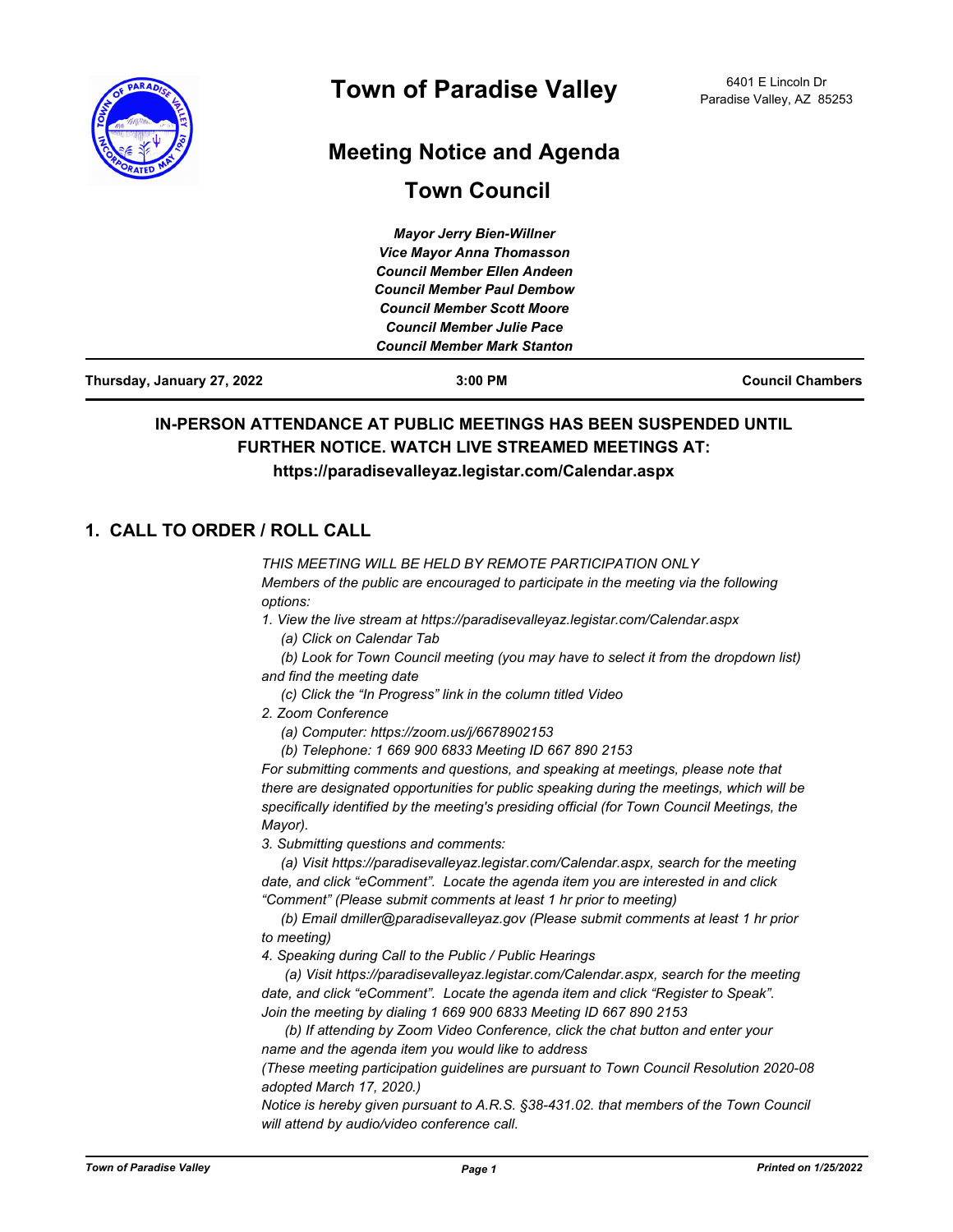#### **2. EXECUTIVE SESSION**

| 22-034 | Discussion or consultation with the Town's Attorneys for legal<br>advice and to consider the Town's position regarding the following<br>pending litigation: Town of Paradise Valley v. Gentree, LLC; Smoke<br>Tree Resort, LLC; et al, Case No. CV2019-015736, Maricopa County<br>Superior Court and In re: Gentree LLC (Debtor and Movant) v.<br>Smoke Tree Resort, LLC, Case No. 2:21-bk-05347-BKM, United<br>States Bankruptcy Court for the District of Arizona as authorized by<br>A.R.S. §38 431.03(A)(3) and A.R.S. §38 431.03(A)(4). |
|--------|----------------------------------------------------------------------------------------------------------------------------------------------------------------------------------------------------------------------------------------------------------------------------------------------------------------------------------------------------------------------------------------------------------------------------------------------------------------------------------------------------------------------------------------------|
| 22-047 | Discussion or consultation with Town representatives in order to<br>consider employment, assignment, and recruitment of a Town<br>Attorney, as authorized by A.R.S.§ 38-431.03(A)(1) and A.R.S.§<br>$38-431.03(A)(4)$ .                                                                                                                                                                                                                                                                                                                      |
| 22-030 | Discussion or consultation for legal advice with the Town Attorney<br>regarding Town Code amendments related to code enforcement<br>(special events, nuisance noise, unruly gatherings, and rental<br>registration) as authorized by A.R.S. §38-431.03(A)(3).                                                                                                                                                                                                                                                                                |
| 22-031 | The Town Council may go into executive session at one or more<br>times during the meeting as needed to confer with the Town<br>Attorney for legal advice regarding any of the items listed on the<br>agenda as authorized by A.R.S. §38-431.03(A)(3).                                                                                                                                                                                                                                                                                        |

## **3. STUDY SESSION ITEMS - APPROXIMATE START TIME 4:30 PM**

*The Study Session is open to the public for viewing, and the following items are scheduled for discussion among the Council, Staff, and their designees. The Town Council will be briefed by staff and other Town representatives. There will be no votes and no final action taken on discussion items. The Council may give direction to staff and request that items be scheduled for consideration and final action at a later date. The order of discussion items and the estimated time scheduled to hear each item are subject to change.*

**Informational Item on the Town of Paradise Valley Water Supplies by Senior Research Fellow of the Kyl Center for Water Policy, Kathleen Ferris 45 Minutes [22-039](http://paradisevalleyaz.legistar.com/gateway.aspx?m=l&id=/matter.aspx?key=4137)** *Staff Contact:* Jill Keimach, 480-348-3690 [A. Staff Report Water Resources](http://paradisevalleyaz.legistar.com/gateway.aspx?M=F&ID=a50e4a84-b312-4451-896b-a3adf37b4687.docx) [B. PV Water Conservation Efforts](http://paradisevalleyaz.legistar.com/gateway.aspx?M=F&ID=cd1b7109-4c63-4295-aec0-68d07601b4ce.docx) [C. Presentation](http://paradisevalleyaz.legistar.com/gateway.aspx?M=F&ID=cd9dd050-94bc-430c-9749-4543542763d3.pptx) *Attachments:*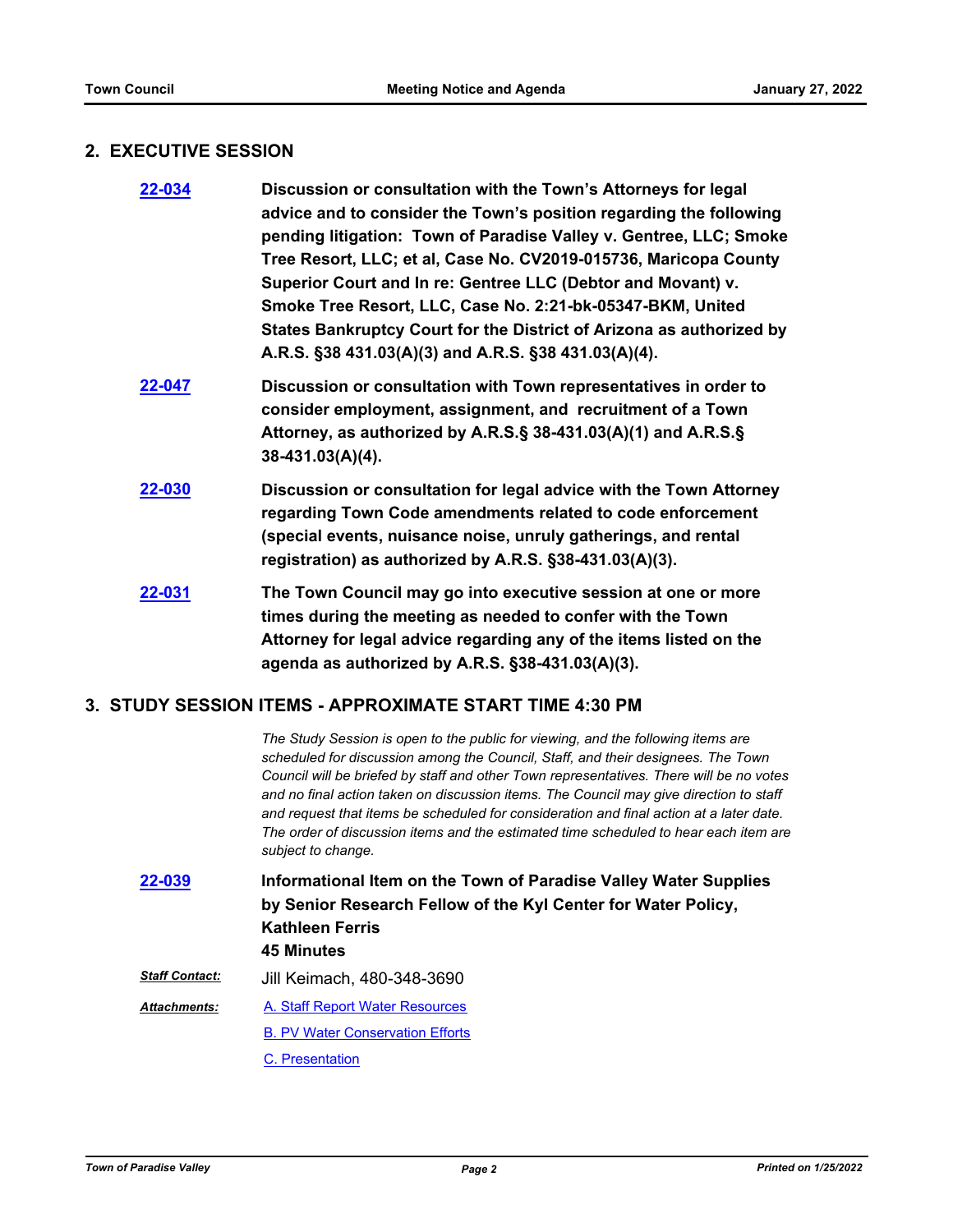| 22-054                | Discussion regarding the Submittal for certain ARPA funds for the<br>First Phase of our integrated IT Service Model Strategy (Digital<br>Citizens Services) related to the Town's Finance Budget and<br><b>Planning Technology Improvements.</b><br><b>45 Minutes</b> |
|-----------------------|-----------------------------------------------------------------------------------------------------------------------------------------------------------------------------------------------------------------------------------------------------------------------|
| <b>Staff Contact:</b> | Michael Carbone, 380-348-3696                                                                                                                                                                                                                                         |
| <b>Attachments:</b>   | A. Staff Report ARPA Digital Citizen Services                                                                                                                                                                                                                         |
|                       | <b>B</b> Presentation                                                                                                                                                                                                                                                 |
|                       | <b>C. ClearGov Product Overview</b>                                                                                                                                                                                                                                   |
|                       | D. ClearGov - Digital Budget Book                                                                                                                                                                                                                                     |

**4. BREAK**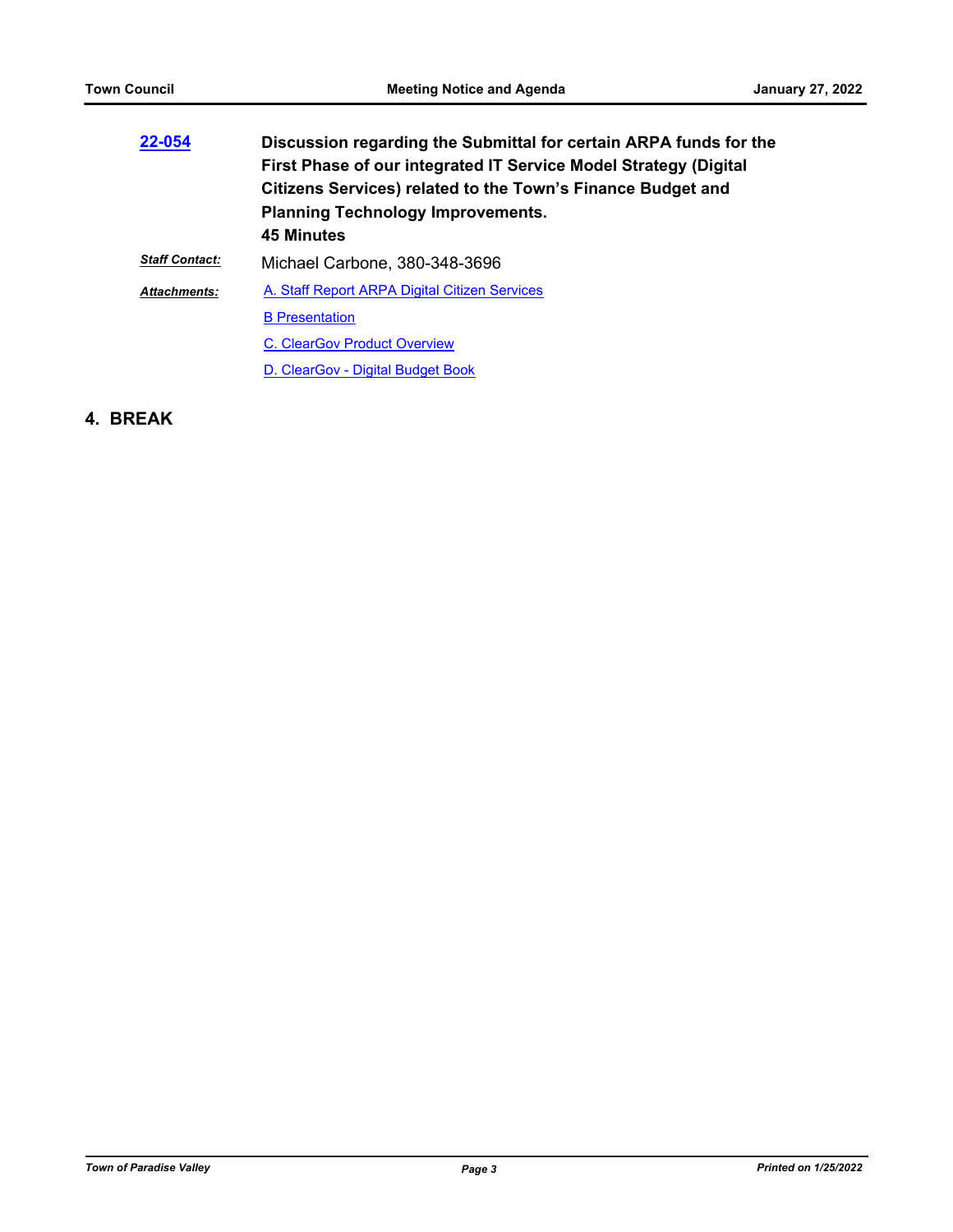#### **5. RECONVENE FOR REGULAR MEETING 6:00 PM**

**6. ROLL CALL**

#### **7. PLEDGE OF ALLEGIANCE\***

#### **8. PRESENTATIONS\***

| 22-046                | Presentation of Paradise Valley Vintage Car Show Proceeds to the<br>Sentinels of Freedom and the Military Assistance Mission                                                                            |
|-----------------------|---------------------------------------------------------------------------------------------------------------------------------------------------------------------------------------------------------|
| <b>Staff Contact:</b> | Diane Wayland, 480-348-3530                                                                                                                                                                             |
| Attachments:          | <b>Staff Report</b>                                                                                                                                                                                     |
| 22-050                | <b>Recognition of the Government Finance Officers Association</b><br>Awards for the Town's Comprehensive Annual Financial Report,<br><b>Popular Annual Financial Report (PAFR), and Budget Document</b> |
| <b>Staff Contact:</b> | Michael Carbone, 480-348-3696                                                                                                                                                                           |
| Attachments:          | A. Staff Report                                                                                                                                                                                         |
|                       | <b>B. Press Release</b>                                                                                                                                                                                 |
|                       | C. Presentation                                                                                                                                                                                         |

## **9. CALL TO THE PUBLIC**

*Citizens may address the Council on any matter not on the agenda or any item on the Study Session (Section 3 on the agenda). In conformance with Open Meeting Laws, Council may not discuss or take action on this matter at this Council meeting, but may respond to criticism, ask that staff review a matter raised, or ask that it be placed on a future agenda. Those making comments shall limit their remarks to three (3) minutes. Please fill out a Speaker Request form prior to addressing the Council.*

#### **10. CONSENT AGENDA**

*All items on the Consent Agenda are considered by the Town Council to be routine and will be enacted by a single motion. There will be no separate discussion of these items. If a member of the Council or public desires discussion on any item it will be removed from the Consent Agenda and considered separately. Please fill out a Speaker Request form prior to the start of the meeting and indicate which item you would like to address.*

#### **[22-032](http://paradisevalleyaz.legistar.com/gateway.aspx?m=l&id=/matter.aspx?key=4130) Minutes of Town Council Meeting January 13, 2022**

*Attachments:* [Minutes of Town Council Meeting January 13 2022](http://paradisevalleyaz.legistar.com/gateway.aspx?M=F&ID=b84c569c-7490-44c9-b388-3dcf8e221981.pdf)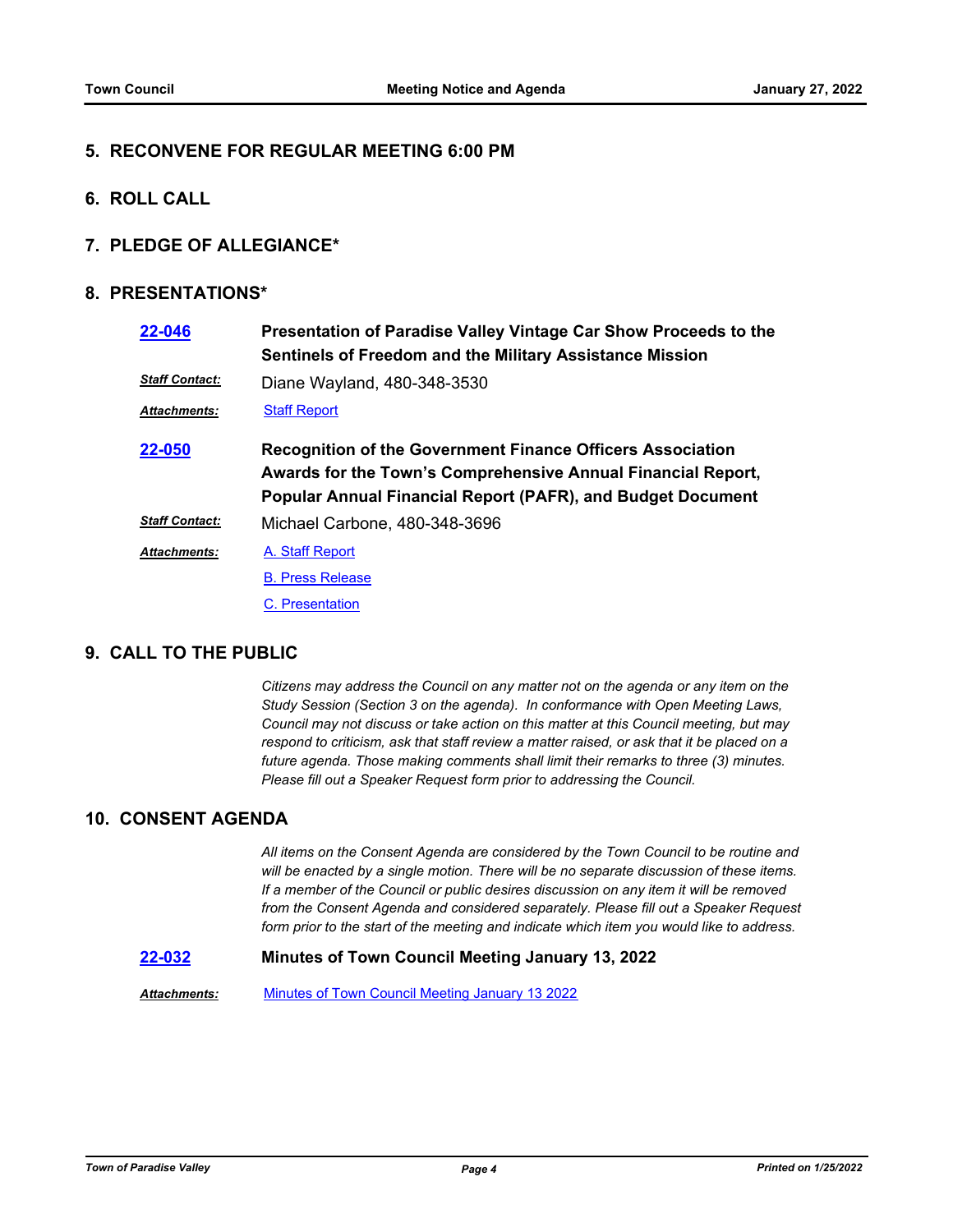| 22-036                 | Discussion and Action to Approve Contract Amendment No. 1 with<br>Kimley-Horn for the Mockingbird Lane Design Concept Report for<br>Drainage Improvements from 56th Street to Invergordon Road     |
|------------------------|----------------------------------------------------------------------------------------------------------------------------------------------------------------------------------------------------|
| <b>Recommendation:</b> | Authorize the Town Manager to execute Kimley-Horn Contract Amendment<br>No. 1 CON-20-108-ENG-A1 in the amount not to exceed \$12,650 and to<br>extend contract term to June 30, 2022 for contract. |
| <b>Staff Contact:</b>  | Jason Harris, 480-348-3622                                                                                                                                                                         |
| Attachments:           | <b>Attachment A Staff Report.pdf</b>                                                                                                                                                               |
|                        | <b>Attachment B Contract Amendment#1.pdf</b>                                                                                                                                                       |
| <u>22-037</u>          | Discussion and Action to Award a Contract to Michael Baker<br>International for the Design of 54th Street and Solano Drive<br><b>Drainage Improvements</b>                                         |
| <b>Recommendation:</b> | Authorize the Town Manager to execute contract CON-22-204-ENG with<br>Michael Baker International in the amount not to exceed \$94,000                                                             |
| <b>Staff Contact:</b>  | Jason Harris, 480-348-3622                                                                                                                                                                         |
| Attachments:           | <b>Attachment A Staff Report.pdf</b>                                                                                                                                                               |
|                        | <b>Attachment B Contract.pdf</b>                                                                                                                                                                   |
| 22-041                 | Discussion and Action to Award a Contract to Kimley-Horn and<br>Associates for the Design of the Doubletree Ranch Road Drainage<br><b>Improvements at Indian Bend Wash</b>                         |
| <b>Recommendation:</b> | Authorize the Town Manager to execute contract CON-22-205-ENG with<br>Kimley-Horn and Associates in the amount not to exceed \$62,430.                                                             |
| <b>Staff Contact:</b>  | Jason Harris, 480-348-3622                                                                                                                                                                         |
| <b>Attachments:</b>    | <b>Attachment B Photos.pdf</b>                                                                                                                                                                     |
|                        | <b>Attachment C Contract.pdf</b>                                                                                                                                                                   |
|                        | <b>Attachment A Staff Report.pdf</b>                                                                                                                                                               |
| 22-043                 | Discussion and Action to Award a Contract to Kimley-Horn and<br>Associates for the Design of the Golf Drive and Northern Avenue<br><b>Drainage Improvements</b>                                    |
| <b>Recommendation:</b> | Authorize the Town Manager to execute contract CON-22-206-ENG with<br>Kimley-Horn and Associates in the amount not to exceed \$67,560.                                                             |
| <b>Staff Contact:</b>  | Jason Harris, 480-348-3622                                                                                                                                                                         |
| Attachments:           | <b>Attachment A Staff Report.pdf</b>                                                                                                                                                               |
|                        | <b>Attachment B Photos.pdf</b>                                                                                                                                                                     |
|                        | <b>Attachment C Contract.pdf</b>                                                                                                                                                                   |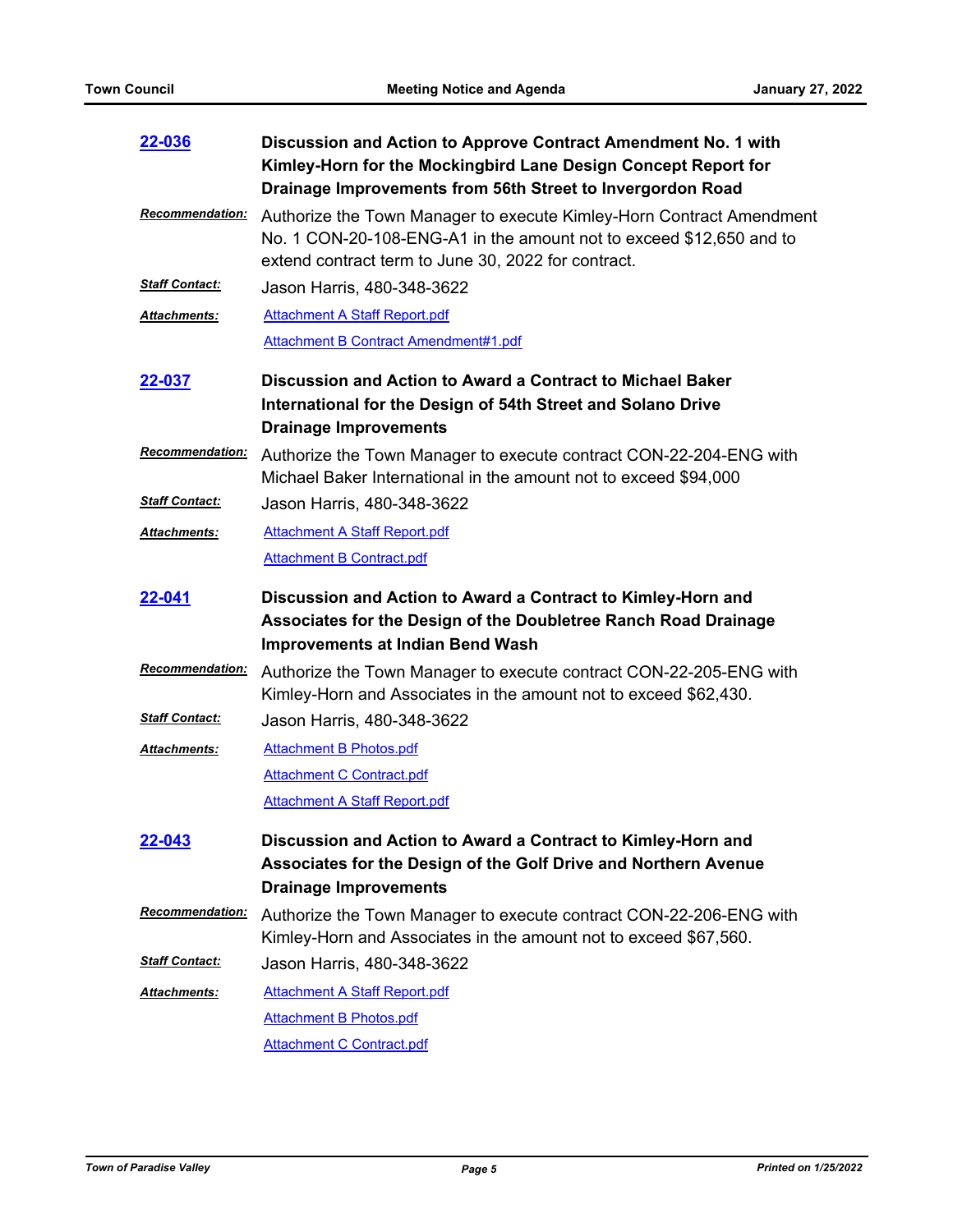| 22-042                 | Discussion and Action to Approve a Contract Extension with PFM                                                       |  |
|------------------------|----------------------------------------------------------------------------------------------------------------------|--|
|                        | <b>Asset Management for Investment Services</b>                                                                      |  |
| <b>Recommendation:</b> | Authorize the Town Manager to execute an agreement with PFM Asset<br>Management LLC for Investment Advisory Services |  |
| <b>Staff Contact:</b>  | Michael Carbone, 480-348-3696                                                                                        |  |
| <b>Attachments:</b>    | A. Staff Report                                                                                                      |  |
|                        | <b>B. PFM Cooperative Agreement</b>                                                                                  |  |

### **11. PUBLIC HEARINGS**

*The Town Council may hear public comments and take action on any of these items. Citizens may address the Council regarding any or all of these items. Those making comments are limited to three (3) minutes. Speakers may not yield their time to others. Please fill out a Speaker Request form prior to the start of the meeting and indicate which item you would like to address.*

## **12. ACTION ITEMS**

*The Town Council May Take Action on This Item. Citizens may address the Council regarding any or all of these items. Those making comments are limited to three (3) minutes. Speakers may not yield their time to others. Please fill out a Speaker Request form prior to the start of the meeting and indicate which item you would like to address.*

**Discussion and Action Concerning Ordinance 2022-03 Amending the Paradise Valley Town Code Regarding Nuisances, Unruly Gatherings, Non-Compliant Short-Term Rentals, and the Peace, Health, Safety, and Welfare of the General Public [22-053](http://paradisevalleyaz.legistar.com/gateway.aspx?m=l&id=/matter.aspx?key=4151)**

|                        | Recommendation: Adopt Ordinance Number 2022-03. |
|------------------------|-------------------------------------------------|
| <u> Staff Contact:</u> | Jill Keimach, 480-348-3544                      |
| Attachments:           | A. Staff Report                                 |
|                        | <b>B.</b> Presentation                          |
|                        | C. Ordinance 2022-03                            |

[D. January 2022 Amendments to the Paradise Valley Town Code](http://paradisevalleyaz.legistar.com/gateway.aspx?M=F&ID=f453b46a-fb90-46e9-a0d7-acb7cac89b86.pdf)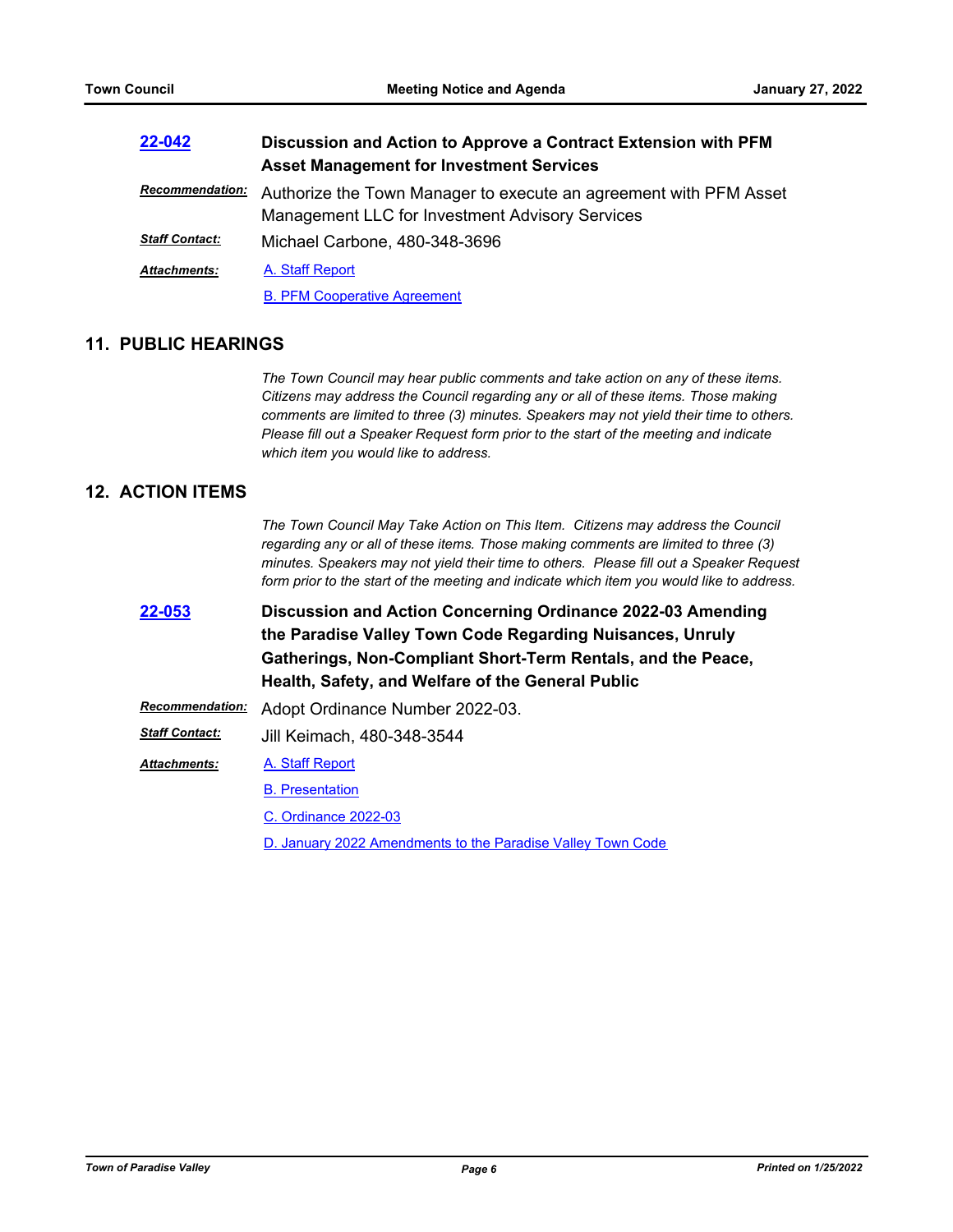| 22-045                 | Discussion and Action to Adopt Resolution 2022-01: Accepting the<br>FY 2020-2021 Comprehensive Annual Finance Report and<br><b>Associated Financial Reports</b> |
|------------------------|-----------------------------------------------------------------------------------------------------------------------------------------------------------------|
| <b>Recommendation:</b> | Adopt Resolution 2022-01                                                                                                                                        |
| <b>Staff Contact:</b>  | Michael Carbone, 480-348-3696                                                                                                                                   |
| <b>Attachments:</b>    | <b>Staff Report</b>                                                                                                                                             |
|                        | A. Resolution 2022-01 - Acceptance of CAFR                                                                                                                      |
|                        | <b>B. Comprehensive Annual Financial Report 2021</b>                                                                                                            |
|                        | <b>C. Single Audit Report</b>                                                                                                                                   |
|                        | D. Annual Expenditure Limitation Report                                                                                                                         |
|                        | E. Governance Communication                                                                                                                                     |
|                        | <b>F.</b> Presentation                                                                                                                                          |
| 22-049                 | Discussion and Action to Adopt Resolution 2022-04: Accepting the<br>FY 2020-2021 Popular Annual Finance Report                                                  |
| <b>Recommendation:</b> | Adopt Resolution 2022-04                                                                                                                                        |
| <b>Staff Contact:</b>  | Michael Carbone, 480-348-3696                                                                                                                                   |
| <b>Attachments:</b>    | A. Staff Report                                                                                                                                                 |
|                        | B. Resolution 2022-04 Accepting the PAFR                                                                                                                        |
|                        | C. PAFR                                                                                                                                                         |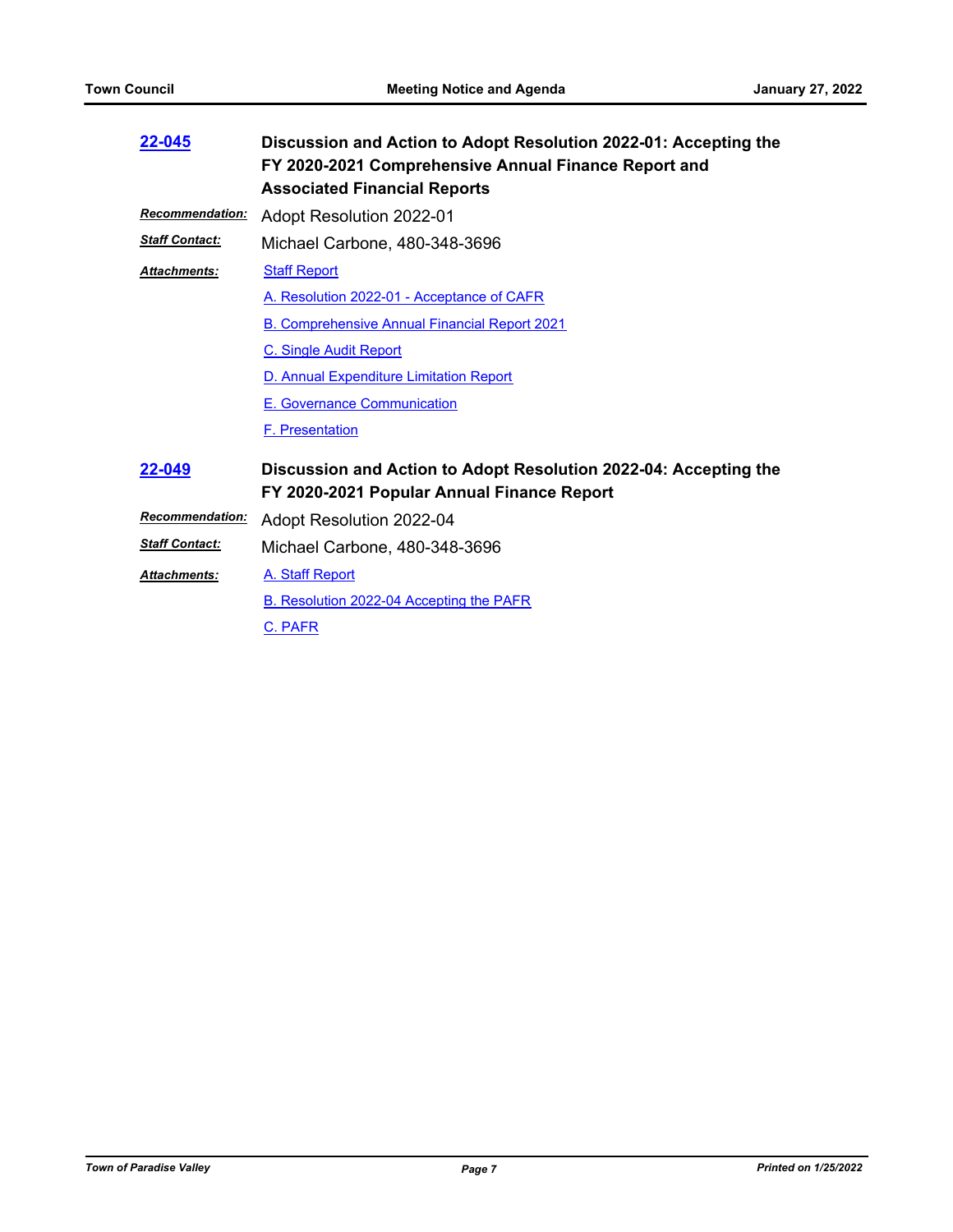| 22-040                 | Discussion and Action to Approve a One Year Extension of the<br>Town's Current Pavement Management Contract; and Authorize<br><b>Expenditure of Funds for the 2021-2022 Annual Pavement</b>                                                                                                                                                        |
|------------------------|----------------------------------------------------------------------------------------------------------------------------------------------------------------------------------------------------------------------------------------------------------------------------------------------------------------------------------------------------|
|                        | <b>Preservation Project</b>                                                                                                                                                                                                                                                                                                                        |
| <b>Recommendation:</b> | $\mathbf 1$ .<br>Approve the final one-year contract<br>extension of the pavement maintenance contract between the Town<br>of Paradise Valley and M.R. Tanner Development & Construction,<br>Inc. (M.R. Tanner)                                                                                                                                    |
|                        | 2 <sub>1</sub><br>Implement fiscal year 2021/22 Annual<br>Pavement Preservation Projects in Maintenance Districts 5,12 and<br>selected streets in 13, including the Avenida Del Sol Drainage<br>Project, by approving the funds from budget line item 20-40-<br>871/Pavement Maintenance Program to M.R. Tanner in the amount<br>of \$2,491,680.45 |
| <b>Staff Contact:</b>  | Jerry Cooper, 480-348-3589                                                                                                                                                                                                                                                                                                                         |
| <b>Attachments:</b>    | A. Staff Report                                                                                                                                                                                                                                                                                                                                    |
|                        | B. MR Tanner Contract CON-18-0012-PBW-A4                                                                                                                                                                                                                                                                                                           |
|                        | <b>B1. Proposals for Pavement Preservation Project</b>                                                                                                                                                                                                                                                                                             |
|                        | C. Presentation                                                                                                                                                                                                                                                                                                                                    |
|                        | D1. Section 5                                                                                                                                                                                                                                                                                                                                      |
|                        | D <sub>2</sub> Section 12                                                                                                                                                                                                                                                                                                                          |
|                        | D <sub>3</sub> Section 13                                                                                                                                                                                                                                                                                                                          |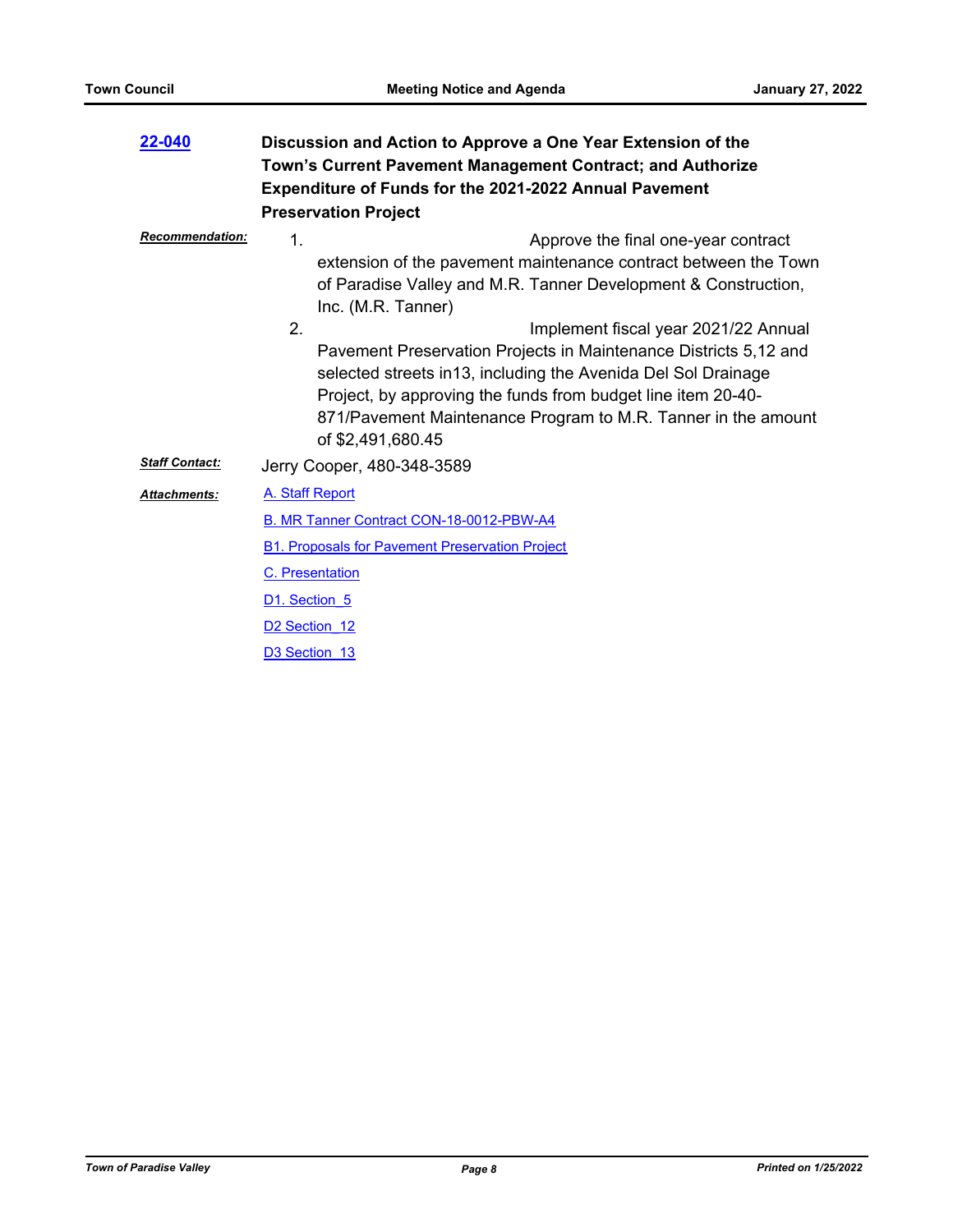| 22-044                 | Discussion and Action to Approve Contract Amendment Number<br>Five to the Agreement for Third Party Plan Review and Inspection<br><b>Services with Brown and Associates and Contract Amendment</b><br>Number 4 to the Third-Party Inspection Agreement with Five Star<br>Resort Owner, LLC and Five Star Land Owner, LLC.                                      |  |
|------------------------|----------------------------------------------------------------------------------------------------------------------------------------------------------------------------------------------------------------------------------------------------------------------------------------------------------------------------------------------------------------|--|
| <b>Recommendation:</b> | 1. Authorize the Town Manager to execute amendment five to the<br>agreement with Brown and Associates for Third Party Plan Review<br>and Inspection Services; and<br>2. Authorize the Town Manager to execute amendment number four<br>to the agreement with Five Star Resort Owner, LLC and Five Star<br>Land Owner, LLC for third-party inspection services. |  |
| <b>Staff Contact:</b>  | Lisa Collins, 480-348-3522                                                                                                                                                                                                                                                                                                                                     |  |
| Attachments:           | A. Staff Report Brown and Associates Contract Amendment 01272022                                                                                                                                                                                                                                                                                               |  |
|                        | <b>B. Existing Contract with Brown and Associates</b>                                                                                                                                                                                                                                                                                                          |  |
|                        | C. Contract Amendment One                                                                                                                                                                                                                                                                                                                                      |  |
|                        | D. Contract Amendment Two                                                                                                                                                                                                                                                                                                                                      |  |
|                        | E. Contract Amendment Three                                                                                                                                                                                                                                                                                                                                    |  |
|                        | F. Contract Amendment Four                                                                                                                                                                                                                                                                                                                                     |  |
|                        | <b>G. Proposed Contract Amendment Five</b>                                                                                                                                                                                                                                                                                                                     |  |
|                        | H. Existing Contract with Five Star - CON-19-053-CMD                                                                                                                                                                                                                                                                                                           |  |
|                        | I. CON-19-053-CMD-A1                                                                                                                                                                                                                                                                                                                                           |  |
|                        | <u>J. CON-19-053-CMD-A2</u>                                                                                                                                                                                                                                                                                                                                    |  |
|                        | K. CON-19-053-CMD-A3                                                                                                                                                                                                                                                                                                                                           |  |
|                        | L. Proposed CON-19-053-CMD-A4                                                                                                                                                                                                                                                                                                                                  |  |
|                        | M. Presentation                                                                                                                                                                                                                                                                                                                                                |  |
| 22-051                 | Discussion and Action to Continue Consideration of the Casa<br><b>Blanca Estates Subdivision Wall Application to a Future Meeting</b>                                                                                                                                                                                                                          |  |
| <b>Recommendation:</b> | Continue consideration of the Casa Blanca Estates Subdivision Wall<br>located at 5219 N. Casa Blanca Drive to February 24, 2022.                                                                                                                                                                                                                               |  |
| <b>Staff Contact:</b>  | George Burton, 480-348-3525                                                                                                                                                                                                                                                                                                                                    |  |
| Attachments:           | A. Staff Report                                                                                                                                                                                                                                                                                                                                                |  |
|                        | <b>B. Continuance LetterEmail</b>                                                                                                                                                                                                                                                                                                                              |  |
|                        | <b>C.</b> Application                                                                                                                                                                                                                                                                                                                                          |  |
|                        | D. Vicinity Map & Aerial Photo                                                                                                                                                                                                                                                                                                                                 |  |
|                        | E. Narrative & Replacement Wall Plans                                                                                                                                                                                                                                                                                                                          |  |
|                        | <b>F. Notification Materials</b>                                                                                                                                                                                                                                                                                                                               |  |
|                        | <b>G. Power Point Presentation</b>                                                                                                                                                                                                                                                                                                                             |  |